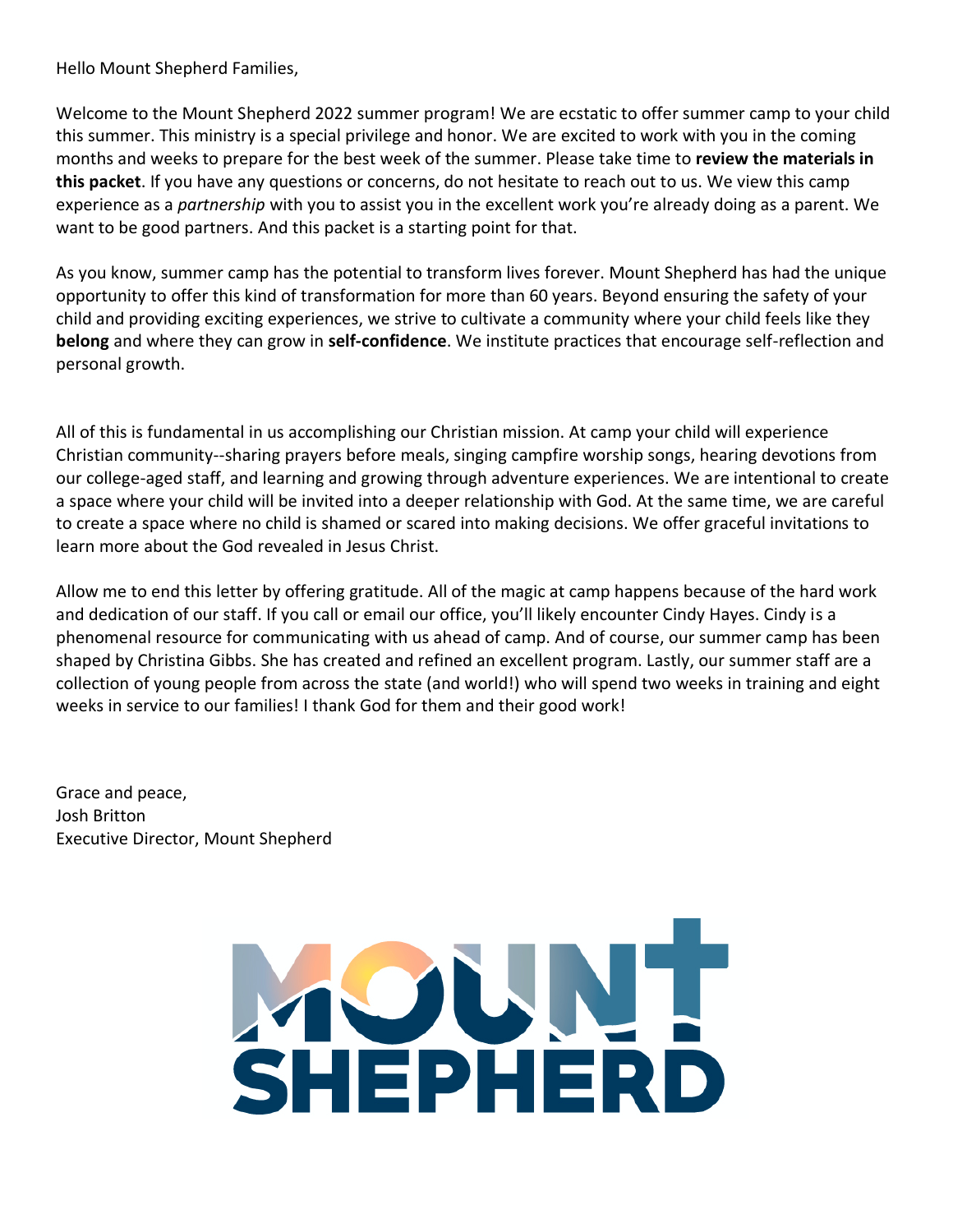# **Parent Packet 2022**

In order to ensure a smooth check-in, all waivers/agreements, health information, and the camper intakes must be completed 14 days prior to your camper's session. All forms can be accessed through your camp account which can be accessed through our website. If you have any questions about this please contact us at [office@mtshepherd.org](mailto:office@mtshepherd.org)

#### **General Information**

### **Registration Procedures:**

**Camp Mount Shepherd only accepts online registrations.** Registrations are accepted and camp sessions are filled in the order registrations are received. If your choice of camp is full, please see our waiting list policy below.

### **Discounts & Final Payment:**

Final payments are to be paid by the first day of your campers session. You can pay this through your camp account or you can pay on site day of by credit card, check, or cash. If you are waiting to receive a scholarship from your church please be sure that it makes it to camp before the first day of your camper's session. The early registration 5 % discount for summer 2022 is for all of our programs. The discount begins November 22, 2022, and ends January 31, 2022 at 11:30 pm.

### **Cancellation Policy/Refund Policy:**

Before a cancellation takes place our goal is to reschedule a camper for a different session.

There are no refunds for cancellation if it occurs within 14 days of your scheduled camp session. Also, there is no refund for late arrival, early departure, or no-show. The full amount paid will be lost. The exceptions to this are: Sudden illness or injury; Death in the family. Emergency and medical cancellations will be reviewed by tour office and a response will be determined in a timely manner.

# **Cancellations and withdrawals must be put in writing to be accepted by sending an email to [office@mtshepherd.org.](mailto:office@mtshepherd.org)**

For cancellations 15 days or more before the first day of your camper's session, the refund will be the balanced paid, minus the nonrefundable deposit. Once a camp session begins, there are no refunds. Campers who are sent home during camp due to illness, inappropriate behavior, or homesickness are not eligible for a refund.

\**The camp director reserves the right to dismiss any camper whose conduct becomes in any way detrimental to the best interests of other campers. No refunds will be given in these cases.* 

### **Waiting List Policy:**

If your camp of choice is full, you may elect to place your child's name on a waiting list. To do so, you must go through the registration website that can be accessed through the camp website. If a space becomes available, our office will contact you and you will have 48 hours to register your camper for the open spot. If you are not interested any more we ask that you let us know.

### **Cabin Mate Policy:**

If you would like your child to be placed in a cabin with a friend please email your camper's name along with their friend's name to our office at [office@mtshepherd.org](mailto:office@mtshepherd.org) Your camper and their friend will need to be signed up for their camp session in order to request the same cabin. Please note that this is a request. We will do our best to make it happen, but in some instances it might not be possible. All requests will need to be made 7 days prior to your camper's arrival.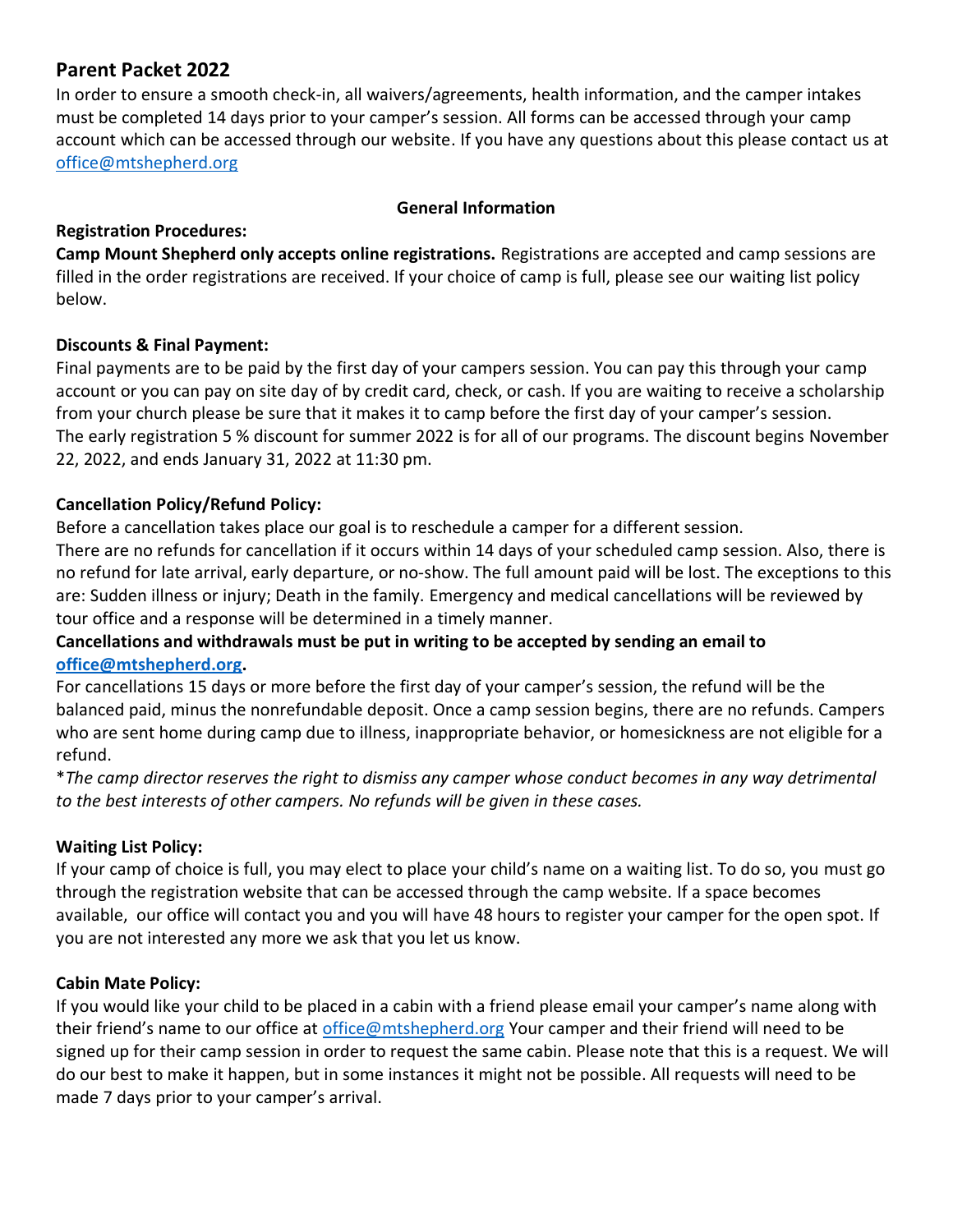### **Arrival/Transportation/Safety:**

Please have all forms completed on your account 7 days prior to your campers session start day. This will allow for the fastest possible check-in time. Any forms that are not completed will need to be done the day of arrival. Check-in begins with our welcoming you in your vehicle and directing you to the drop-off area.

Check-in times are as follows: Overnight, Adventure, & LIT: Sunday 3- 5pm Day Camp: Monday- Friday 8-9 am

Mini Camp 1: Sunday 3-5 pm Mini Camp 2: Wednesday 2-4 pm

#### Arriving by car for all overnight programs:

The address for camp is: 1045 Mount Shepherd Road Ext. Asheboro, NC 27205

A Mount Shepherd staff member to welcome you and direct you to the parking lot once you reach the camp entrance. Once you have parked, we request that you leave your luggage in the car until you know where your camper will be staying for the week. Please be sure to bring any medicine (prescription or over the counter) with you to check-in. The nurse will log the medicine and keep it in the nurse room.

#### Safety Information:

- In camp speed limit is 10 mph
- Traffic flows through one entrance and exit. Please be aware of other families.
- Mount Shepherd is a tobacco free; no smoking is permitted.
- If someone other than yourself (camper parent/guardian) will be picking up the camper at the end of the week, that person must be listed on the pick-up authorization list. They must also show a photo ID at the time of pick-up.

#### Arriving by Plane:

If your camper will be arriving by plane please contact the office at 336-629-4085 as soon as you start making travel plans. Mount Shepherd staff will do their best to accommodate and provide travel for your camper to and from the airport. In saying this, camp cannot promise that a ride can be provided for your camper. If a ride is provided an extra fee will be charged to the campers account. The fee will be mileage to and from the airport along with a 2-person staff fee to remain in compliance with our policies.

### **Late Arrival Policy:**

If you know in advance that your camper will be arriving later than normal check-in time please email [office@mtshepherd.org](mailto:office@mtshepherd.org) to let us know your camper's name and planned arrival time. If you are stuck in traffic on the day of check-in or something comes up and you need to check in later, please call us at 336-629-4085 and leave a message with the estimated time of arrival and your camper's name.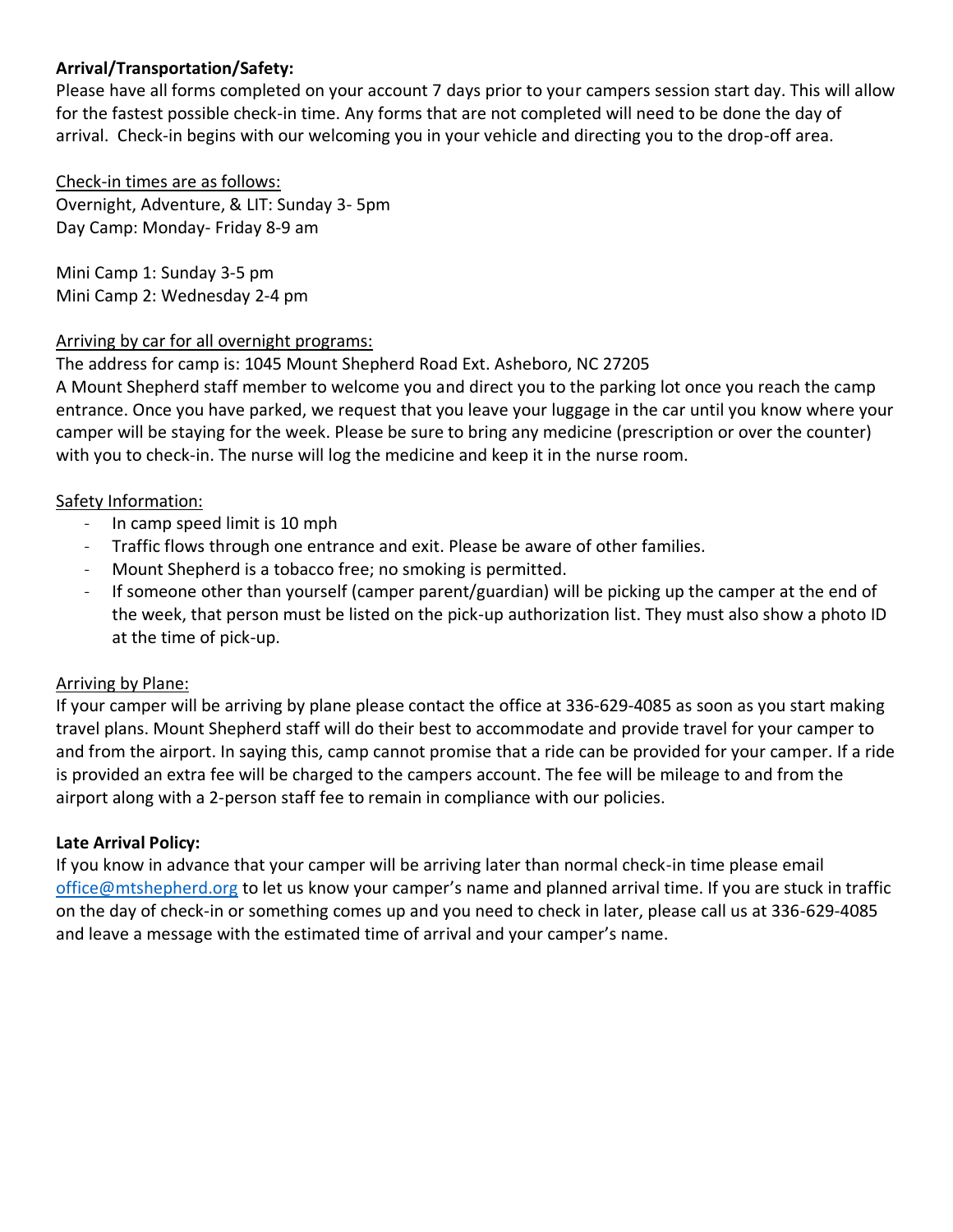# **Departure/Check-Out:**

Those picking up campers must be on the pick-up authorization list and must present a photo ID at the time of check-out. If the person that comes to pick up your camper is not on the list or is unable to show a photo ID, they will not be allowed to pick-up the camper. To add people to the pick-up authorization list please visit your camp account.

If you are unable to pick up your camper before the end of check-out at 3 pm you have the option to pay an additional \$20 per camper towards childcare. You can choose this option while registering your camper. You may also call the office and we can assist you in adding this to your account.

\*If your camper will be picked up early please notify us on the day of check-in.

# Check-Out times are as follows:

Overnight camp, LIT, Summershine, and Adventure Camp: Friday 1-3 pm Day Camp: Monday – Friday 4 -5:30 pm

Mini Camp 1: Wednesday 9-11 am Mini Camp 2: Friday 1-3 pm

# **Camper Mail**

There are a few ways to send your camper mail during their stay. Please note your options below. Bringing mail during check-in: You may bring your camper's mail when you check them in. Please have the camper's name and day of the week you would like them to receive it. We will sort all mail to ensure they receive your letters.

Sending through Camp Account:

- Once your camper's session has started you are able to send them emails. The email you will need to send them to is [campmailbag@gmail.com](mailto:campmailbag@gmail.com) **They cannot send emails back.**
- Emails are, generally, delivered at lunch and dinner. In the subject line put the camper's name, cabin and their cabin name.
- If you have more than one child attending camp at the same time you will need to send the letters separately.
- Avoid the use of graphics and backgrounds in the message portion of your email. Pictures/photos will not be printed.

Sending a letter by US mail:

• Please mail a few days before your campers arrival. Mount Shepherd's address is:

Mount Shepherd Retreat Center 1045 Mount Shepherd Road Extension Asheboro, NC 27205

We do encourage you to send letters instead of packages. If you choose to send a package we ask that you limit it to one per camp sessions. **Do not send** candy, baked goods, or packaged food of any kind. Food and sweets of any kind attract critters and will have to be confiscated.

# Letters From Your Camper:

If you would like your camper to write home be sure to include a self-addressed stamped envelope with them along with stationary.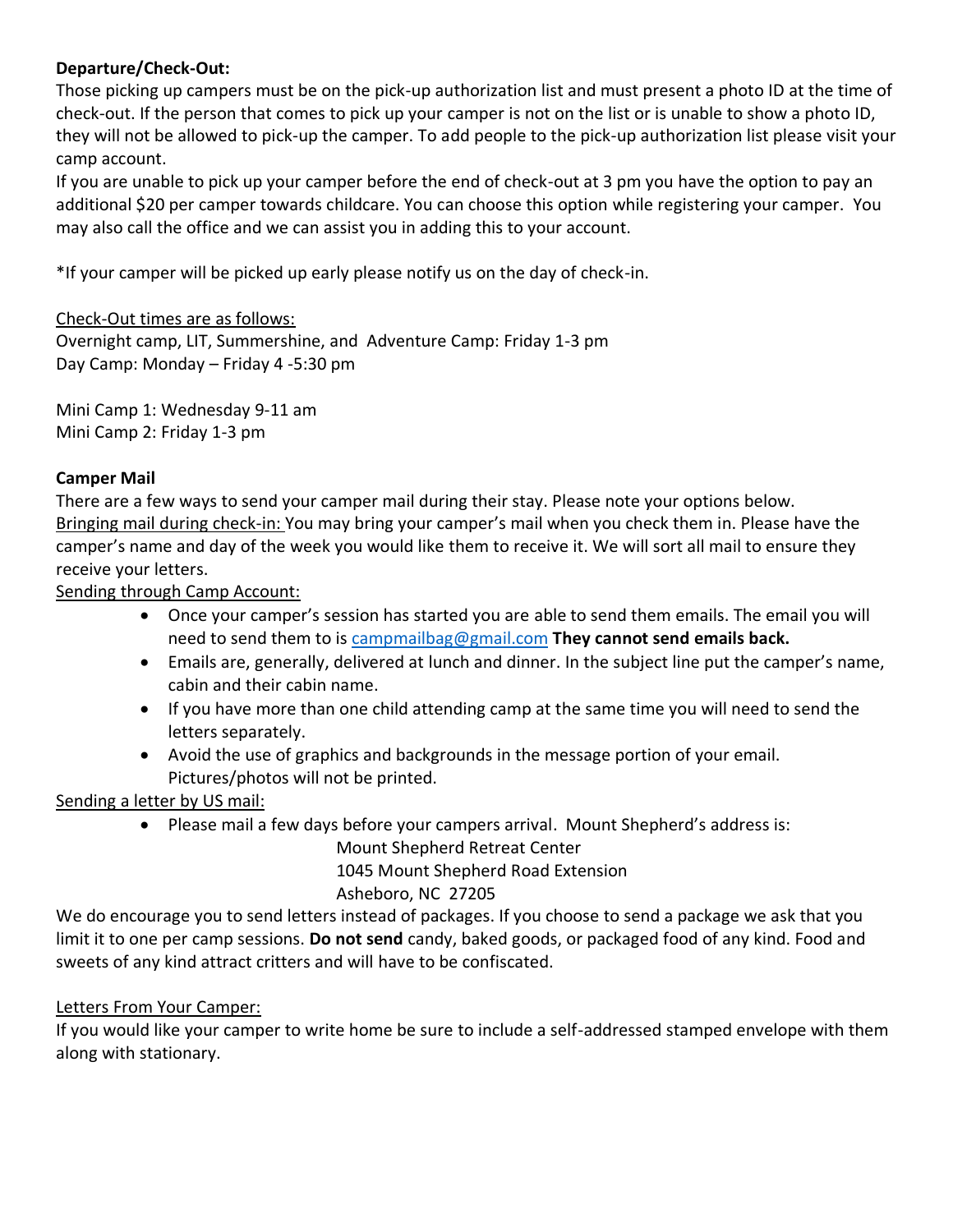# **Phone Calls**

If a camper requests to call home we allow them to use our office phone or our camp cell phone. If you have any questions or concerns you may call us at 336-629-4085 during 9 am-4 pm Monday- Friday. If you have an emergency after hours please call 336-301-2484.

# **Additional Policies**

- 1. **Inappropriate Items:** Should there be any reasonable or probable cause, for health and safety of all campers and staff, your camper may be asked to inventory his/her belongings in the presence of administrative staff.
	- a. Campers are not allowed to have cell phones at camp. We ask that they stay at home. If a camper brings a cell phone it will be kept in the camp office for the duration of the week. If they would like to call home they are welcome to use the camp office.
- 2. **Visitors** must check-in/out at the office and are required to wear a visitor's pass.
- 3. **Regarding Friendships:** Mount Shepherd emphasize friendships at camp rather than "relationships." We do not allow PDA (public/private displays of affection) that go beyond friendship. Campers will be dismissed for inappropriate sexual behavior.
- 4. **Bullying:** Camp Mount Shepherd has a zero tolerance policy towards bullying. In the event that a camper has been bullying parents will be contacted and the camper will be sent home.
- 5. **Dress Code:** Please take note of the following policies.
	- a. Nothing with slogans promoting alcohol, sex, tobacco, drugs, profanity, or death themes.
	- b. Females must wear a one-piece bathing suit. Boys must wear swimming trunks, not jammers or briefs.
	- c. Shirts, pants, and shoes are to be worn at all times unless campers are at the waterfront or pool area. At no time should underclothes show.
	- d. Closed toed shoes are required for some activities. Campers will not be able to participate in those activities if they do not have the closed toed shoes.
- 6. **Graffiti:** We reserve the right to charge a fine or request clean-up for any violations.
- 7. **Discharging a fire extinguisher:** Doing this unnecessarily is very dangerous. There will be a fine charged for this act and the camper may be dismissed.

### **Financial Assistance**

As a part of our mission, Mount Shepherd is committed to making camp possible for ALL children, regardless of financial resources. We encourage camp families to reach out to their local church to request financial support. In order to qualify for a scholarship you must register your camper and pay the deposit fee. The application for scholarships must be filled out while registering your camper.

### **Camp Store**

Visiting the camp store is a fun and exciting experience for campers. All campers will visit the store at least twice during their week at camp. The camp store has items ranging from \$1 to \$30. Items sold include: t-shirts (short & long sleeve), sweatshirts, Nalgene water bottles, bandanas, snacks, drinks, toiletries and more.

Camper's purchase items from the store with their store cards. Each camper's store money is kept on their own store card. Money can be added to a store card during the registration process or during check-in. All money collected for a camper's store card is recorded and maintained by a senior staff member. We highly encourage that campers do not keep cash in their belongings. This is to ensure that their money is not lost or stolen. If your camper has \$1 or more on their store card at the end of their camp week, we will refund them during check-out. If they have less than \$1, we transfer the money to our scholarship fund. Store purchases can be made during check-in and check-out, but payments must be made using cash, check, or credit/debit card. The camper's store account is not available during those times.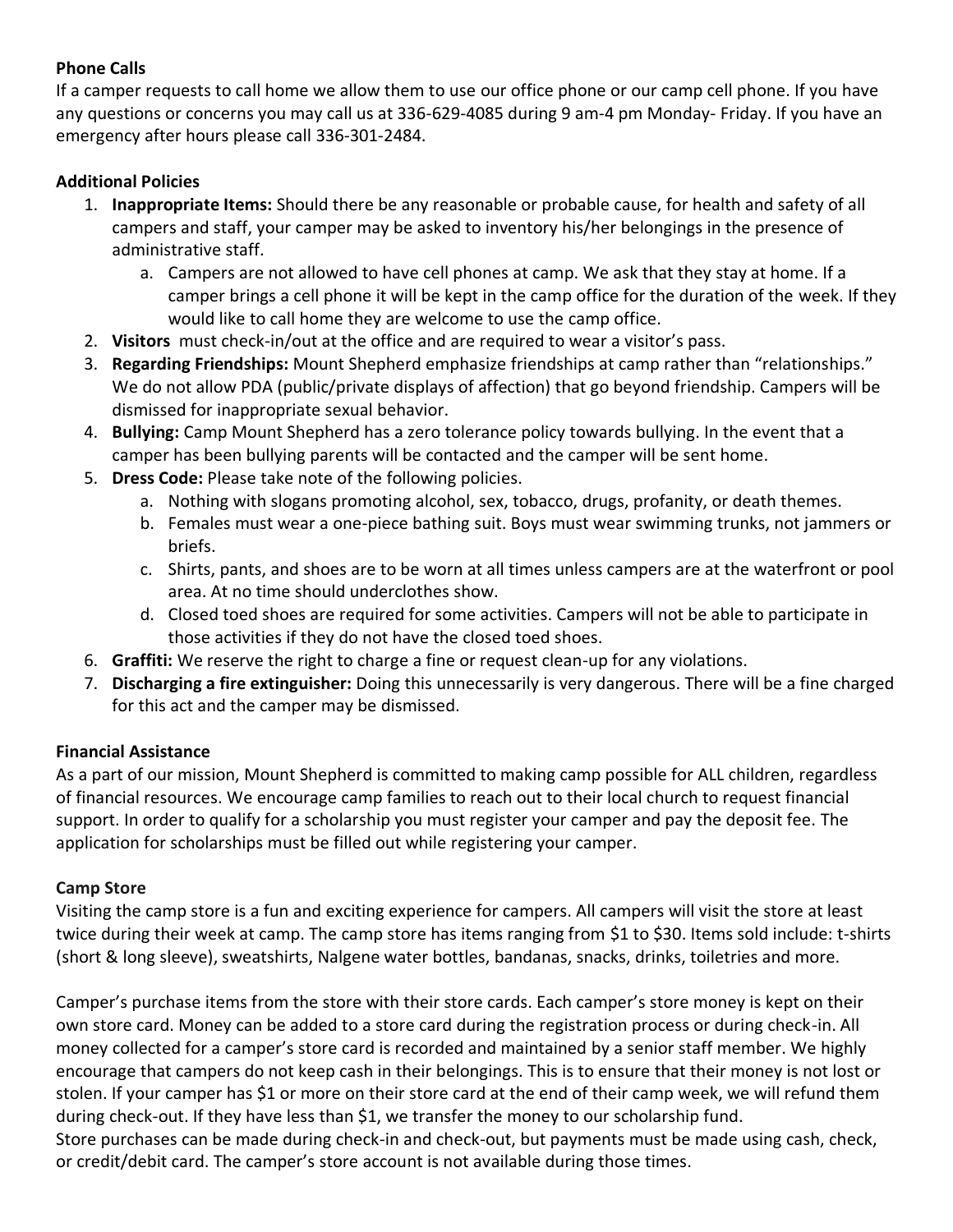### **Emergency/Sickness**

Our practice is to contact parents or guardians when there is concern about a camper's health and/or when a situation is not progressing as expected. In the event of an emergency and/or accident, parents or guardians will be contacted immediately. If your child is taken to a medical facility

#### **Lost & Found Policy**

Camp Mount Shepherd is not responsible for items left behind, lost, or stolen. Parents are encouraged to label all clothing and personal items with the camper's full name. All items found during each session will be placed in the designated lost and found area. The lost and found items will be available during check-out. All items are held for 14 days. To claim an item you may call our office at 336-629-4085. Parents will be responsible for the cost (shipping and handling) of mailing any items. Any items not claimed after that time will be donated to a charitable organization.

**Packing Lists/What to Bring:** Please refer to the session that your camper will be attending.

# **Overnight Campers, Mini Camp, Board Game Camp, 6th Grade Camp, CIT:**

- Prescription Medications (Pack separately and label to give to nurse upon arrival)
- 6 clothing outfits (including underwear and socks). Labeled with your campers first and last name.
- One pair of long pants
- Jacket/ sweatshirt
- Pajamas
- 2 pairs of shoes (Tennis Shoes/ water shoes)
- Swimsuit: Females must bring a one piece
- Rain gear
- School backpack (optional)
- Pillow & Sleeping Bag
- Twin sheets and a blanket (optional)
- Towel (bath and swimming)
- Bible (labeled inside) and pen, pencil, notebook/journal
- Soap, shampoo, toothpaste, toothbrush
- **Deodorant**
- Reusable water bottle (the camp store sells these: \$15)
- Flashlight with extra batteries
- Sunscreen and bug spray
- Plastic or mesh bag for dirty/wet items
- 5 face masks (just in case!)

### **Optional Items:**

- Camera
- Paper & self-addressed stamped envelopes for letters
- Favorite book (for reading during rest time)
- Camp store money (about \$20 to \$25)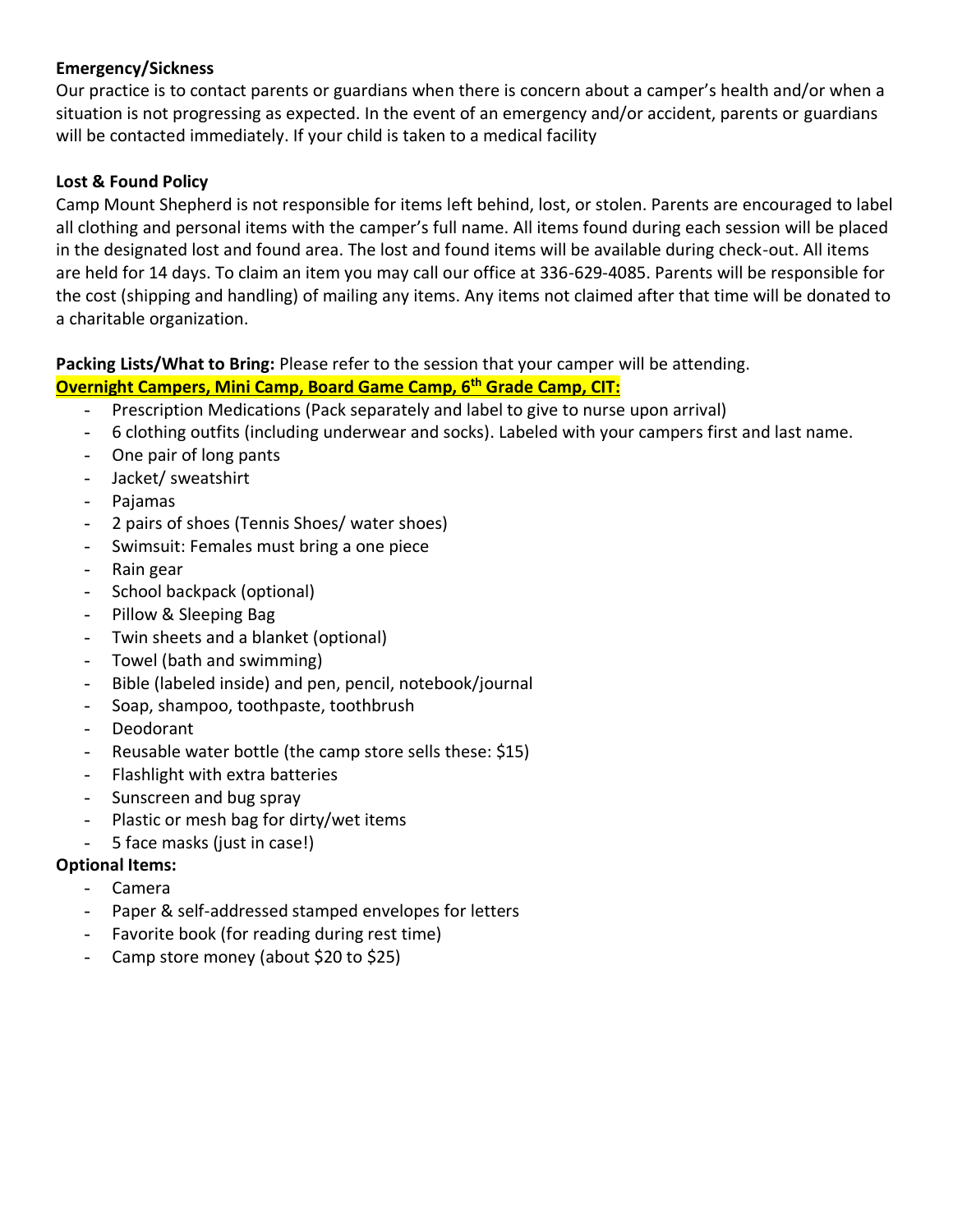#### **Day Campers:**

- School-type backpack
- Water bottle (the camp store sells these: \$15)
- Change of clothes
- Sturdy shoes
- Bathing suit (daily swim time) (Females: one-piece)
- **Towel**
- Flip flops to wear to the water and back
- **Sunscreen**
- Rain jacket
- Camp store money (about \$20 to \$25
- Face mask (just in case!)

#### **Adventure Campers:**

- Bible, notebook, pen/pencil
	- Clothing that can get dirty
		- o Shorts & long pants
		- o Shirts (short & long sleeve)
		- o Extra socks
		- o Extra dry clothes
		- o Sweatshirt, sweater or jacket
		- o Rain coat with hood or cap
		- o Bathing suit (females: 1-piece)
		- o Sturdy closed-toed shoes or boots
		- o River sandals (sandals with a heel strap) or old tennis shoes that can get wet
- Mesh or plastic bag for wet clothes
- Personal Items (toothbrush/paste, soap, shampoo, deodorant, cup)
- Towels and washcloths
- Insect repellent (if desired)
- Sunscreen SPF 15 to SPF 30
- **Backpacking Pack** (REI, Gander Outdoor, and Walmart are great places to look for this. Please call our camp office if you have questions or need assistance. 336-629-4085
- Sleeping bag
- Sleeping foam pad (if desired)
- Flashlight or headlamp with extra batteries
- Plastic bowl and reusable silverware
- Reusable water bottle (the camp store sells these for \$15)
- Camp store money (about \$20 to \$25)
- 5 face masks (just in case!)